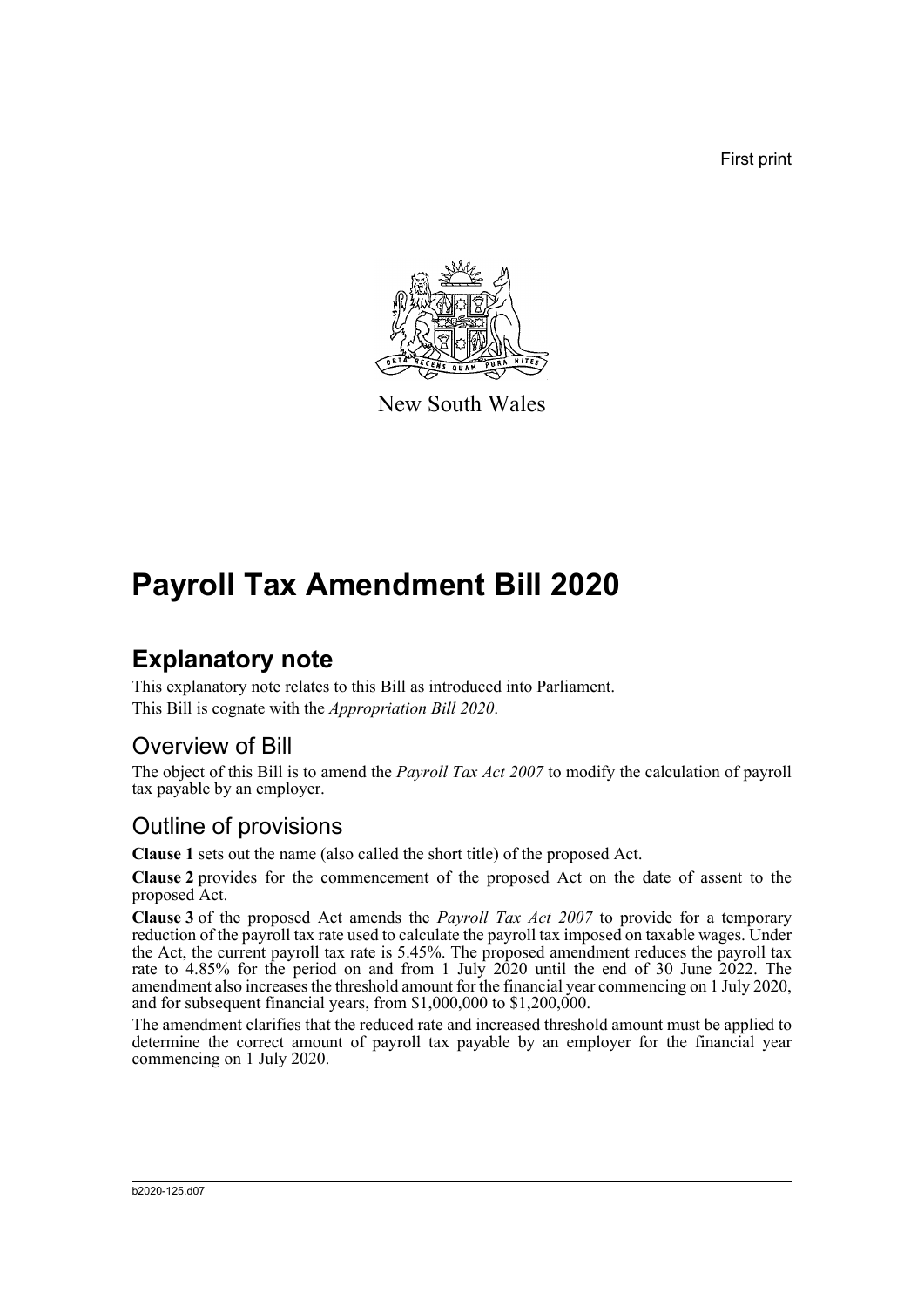First print



New South Wales

# **Payroll Tax Amendment Bill 2020**

### **Contents**

|   |                                           | Page |
|---|-------------------------------------------|------|
| 1 | Name of Act                               |      |
|   | 2 Commencement                            |      |
|   | 3 Amendment of Payroll Tax Act 2007 No 21 |      |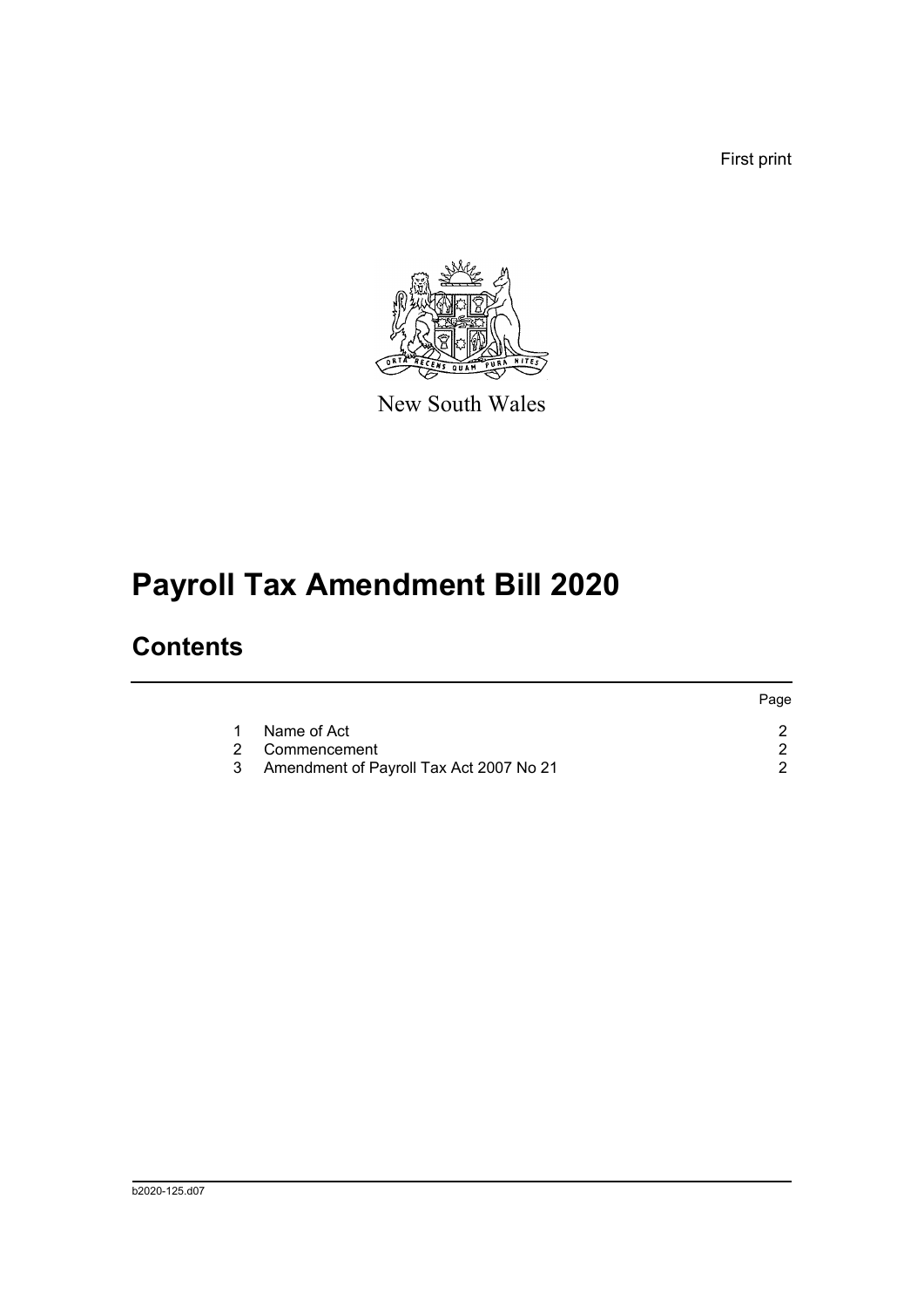

New South Wales

# **Payroll Tax Amendment Bill 2020**

No , 2020

#### **A Bill for**

An Act to amend the *Payroll Tax Act 2007* to modify the calculation of payroll tax payable by an employer.